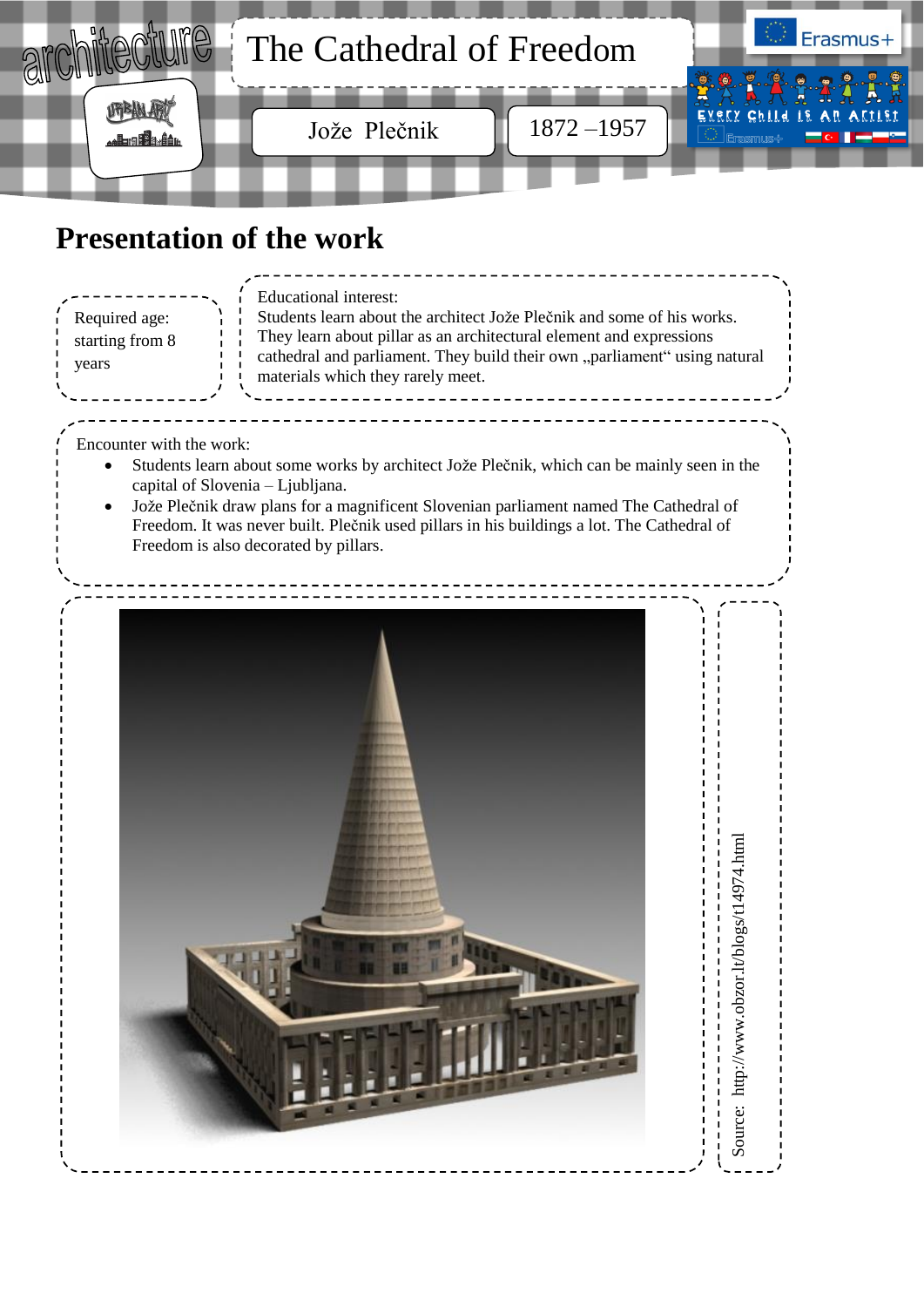## Creative process Implemented resources / materials (per student) **Q** Materials: Small wooden boards with holes and wooden sticks in different sizes (waldorf wooden blocks) Work's analysis The Cathedral of Freedom or Plečnik's Slovenian parliament consists of the lower part – colonnade of pillars. This part circles the two storey main part. Above this part there would be a conical dome based on oblique pillars. The height of the dome would be 120 meters. Pedagogical organization Students learn some of Jože Plečnik's works.  $\%$  They see The Cathedral of Freedom.  $\&$  They see the presentation and the explanation of the words pillar, cathedral, parliament.  $\&$  They look at some parliaments of European countries and think about common characteristics of parliaments.  $\&$  From wooden sticks and round wooden boards they make their own parliament.  $\uparrow$  They name their parliaments. Duration  $\%$  The presentation about Plečnik and his works 20 min.  $\&$  Explanation and presentation about pillars, cathedral, parliaments 10 min. Making "parliament" 45 min.  $\%$  Evaluation 15 min. Learning objectives  $\&$  They learn words in connection with architecture.  $\&$  They learn about the work of Slovenian greatest architect Jože Plečnik.  $\&$  They design spatial formations by making different spatial units.  $\&$  They develop the sense for stability of their formations.  $\&$  They develop spatial idea.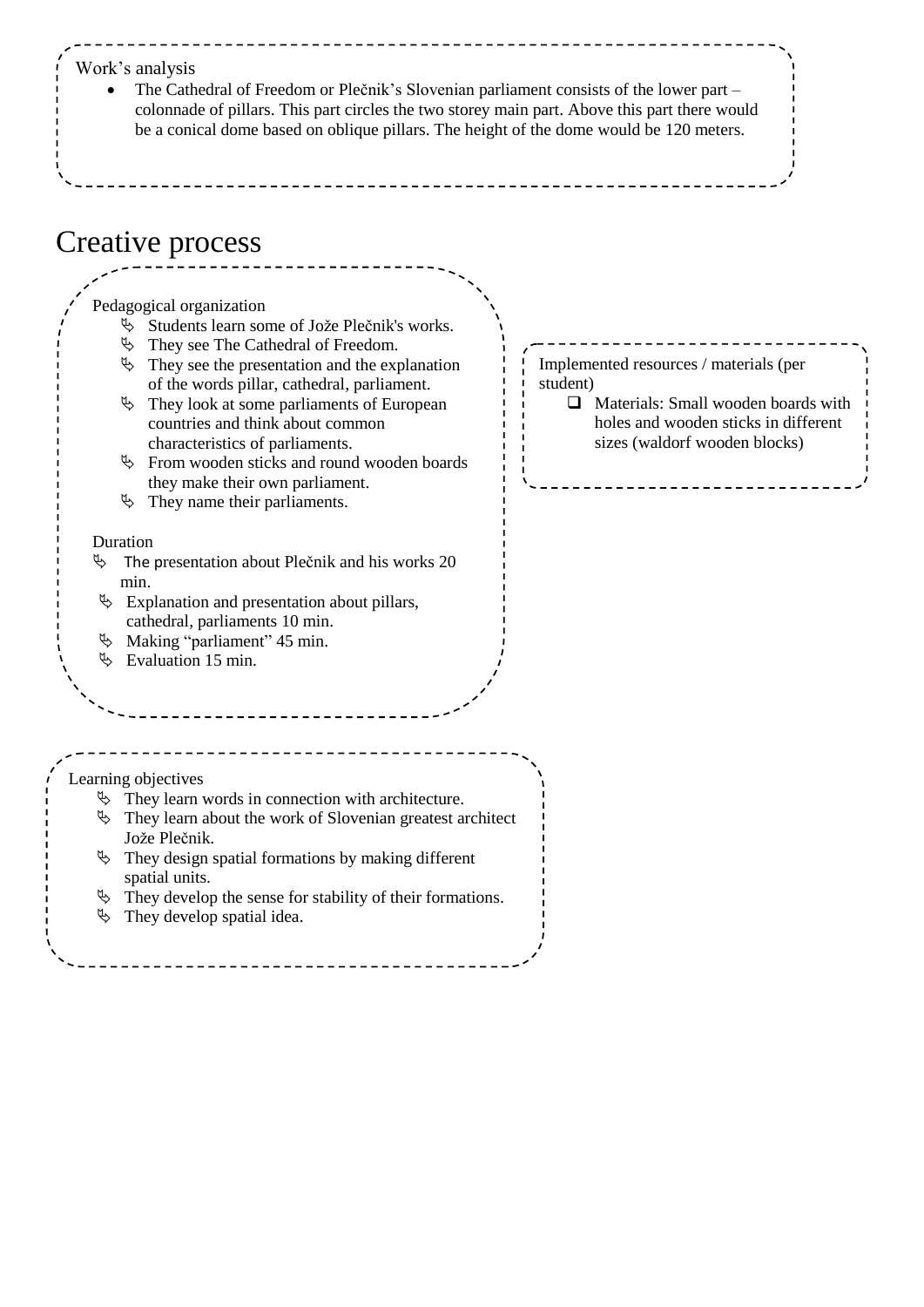## **Progress**

- students tasks
- $\rightarrow$  By watching PP students learn about Jože Plečnik and some of his architectural works in Ljubljana.
- $\rightarrow$  Watching the photos they learn about architectural element pillar and think why it is used for in architecture.
- $\rightarrow$  They learn about the Plečnik's unrealized Cathedral of Freedom Slovenian parliament
- $\rightarrow$  Watching the photographs they observe some of the European countries parliaments.
- $\rightarrow$  From wooden bricks and sticks they make their own parliaments and include wooden sticks as an architectural element.
- $\rightarrow$  In groups they think about names and laws adopted in their parliaments.
- $\rightarrow$  They present their palaces to their schoolmates.
- instructions
- $\rightarrow$  In groups make a parliament or a cathedral from wooden bricks and sticks.
- $\rightarrow$  The palace has to be solid, magnificent and interesting.
- $\rightarrow$  Think how to name your palace.
- $\rightarrow$  In your parliament peace, respect, cooperation, freedom and friendship should rule.
- $\rightarrow$  What kind of laws would be adopted by the members of your parliament?

teacher's role

- $\rightarrow$  Explains about the life of Jože Plečnik and his architectural creation.
- $\rightarrow$  Explains what pillar is.
- $\rightarrow$  Explains what parliament is.
- $\rightarrow$  Explains about Plečnik's unrealized project The Cathedral of Freedom.
- $\rightarrow$  Guides the group work.
- $\rightarrow$  Guides the presentation of the groups.